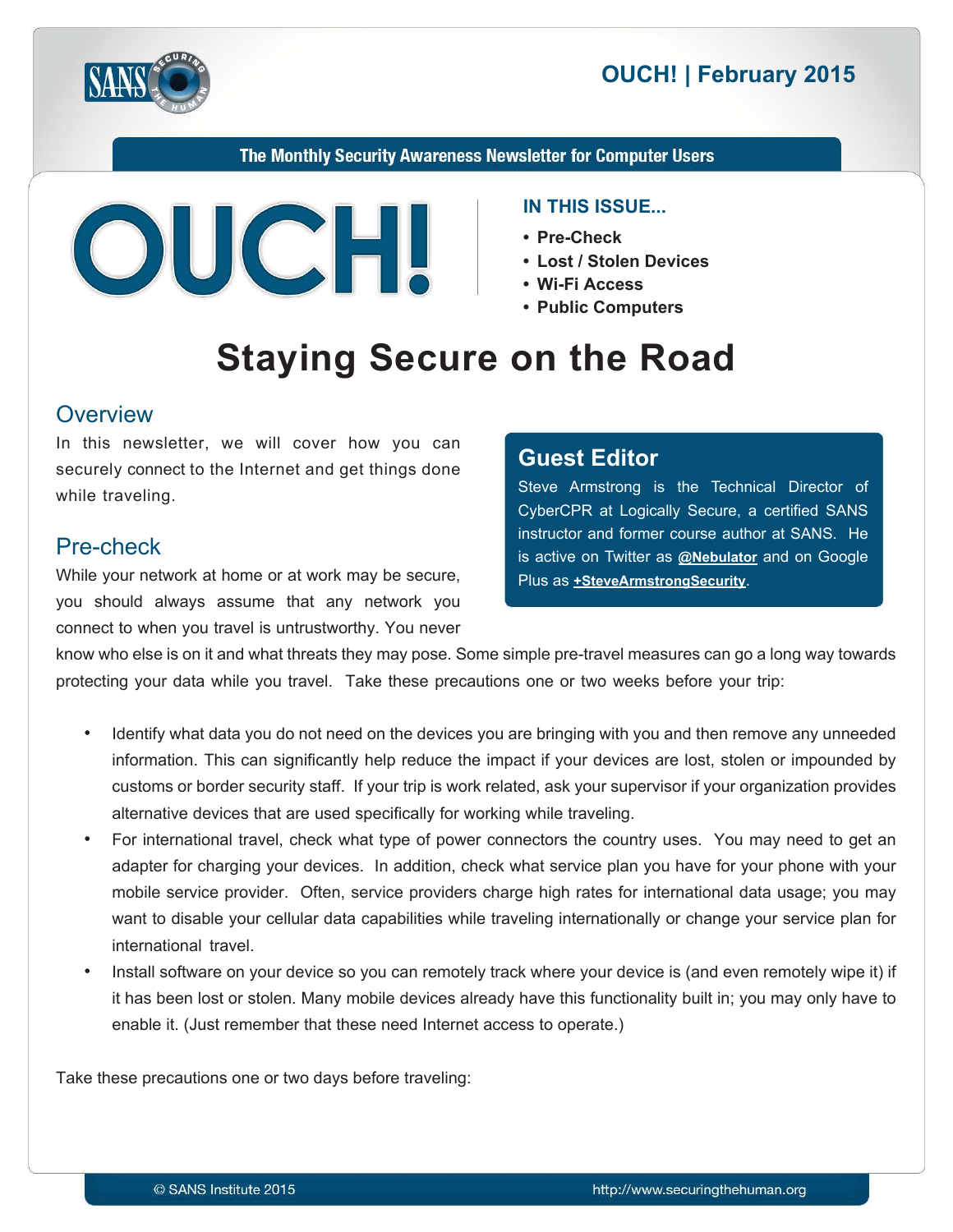# **2015** OUCH! | February 2015



#### **Staying Secure on the Road**

- virus software so that you are running the Update your devices, applications and antilatest versions.
- Enable all the appropriate security settings on your device, such as your firewalls.
- Lock all of your mobile devices with a strong password or passcode. This way, if you lose your device or have it stolen, people cannot access your information on it.
- Encrypt all of your devices so that if they are lost or stolen, the data can't be accessed. Some devices, such as iPhones, do this automatically if you set a password or passcode on the device.
- Do a complete backup of all your devices. This way, you still have all of your data in a secured location if something does happen to them while traveling.



The key to staying secure while traveling is securing your devices before leaving home, *keeping them physically secure, knowing* where they are at all times and encrypting all *.activities online*

#### Lost / Stolen Devices

Once you begin your travel, ensure the physical safety of your devices. For example, never leave your devices in your car where people can easily see them, as criminals will simply smash your car's window and grab anything of value they can see. One idea is to bring a cable lock so you can physically lock your devices, such as your laptop, when you leave them. While crime is definitely a risk, what you may not realize is that you are actually far more likely to lose your device than have it stolen. According to a ten-year Verizon study, people are 15 times more likely to lose a device than have it stolen. This means you should always double-check that you still have your devices when you travel, such as when you clear security at the airport, leave a taxi or restaurant, check out of a hotel room or before you disembark from your airplane.

#### **Wi-Fi Access**

Accessing the Internet while traveling often means using public Wi-Fi access points, such as the ones you find at a hotel, your local coffee shop or the airport. The problem with public Wi-Fi access points is not only are you never sure who set them up, but you never know who is connected to them. As such, they should be considered untrusted. In fact, this is why you took all the steps to secure your devices before you left. In addition, Wi-Fi uses radio waves to communicate from your device to the Wireless Access Point. This means anyone physically near you can potentially intercept and monitor those communications.